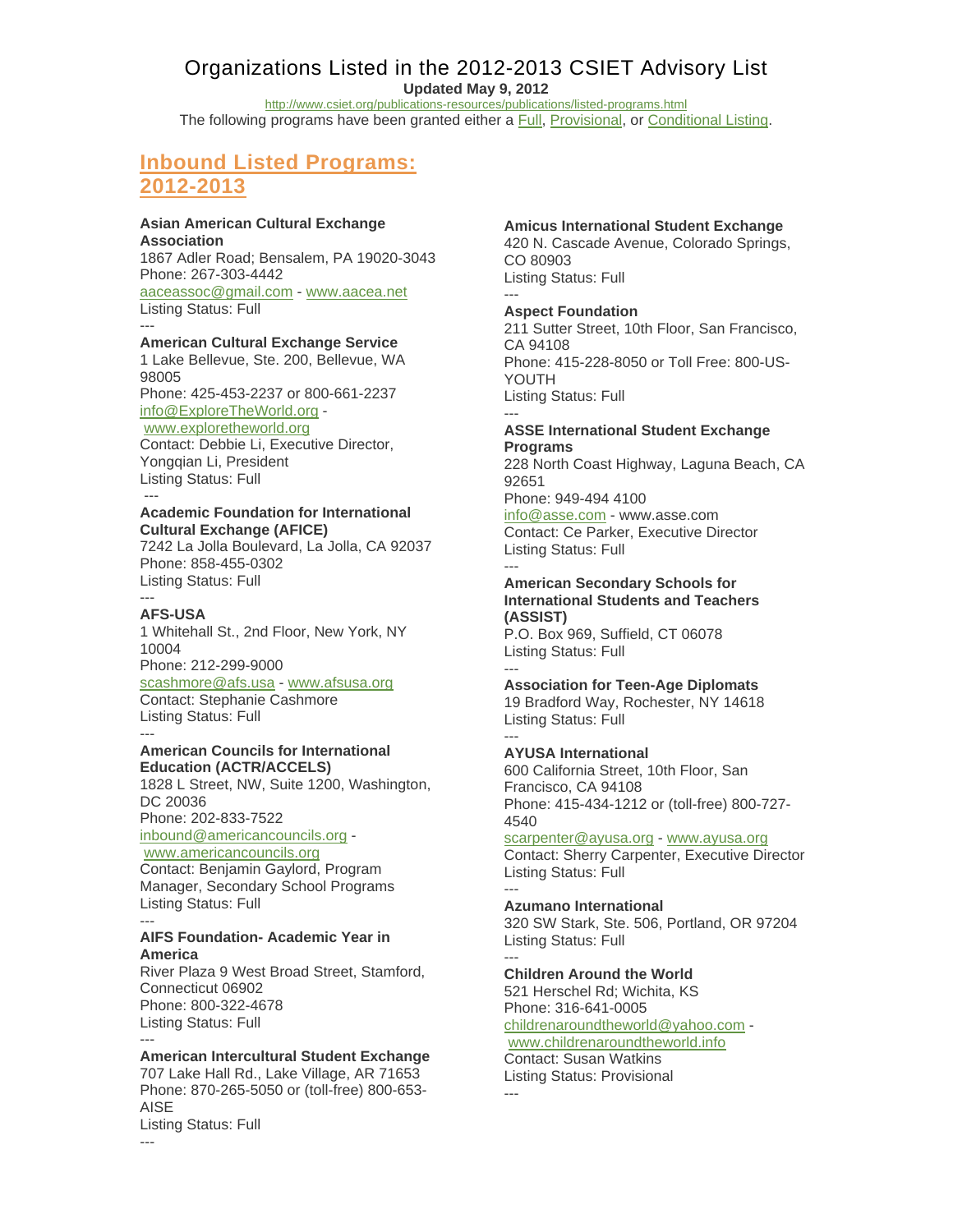## **Center for Cultural Interchange**

712 N. Wells St., Chicago, IL 60654 Phone: 312-944-2544 or 800-634-4771 jsalvador@cci-exchange.org - www.cciexchange.com Contact: Gwen Vitzthum, AYP Director of

**Operations** Listing Status: Full

### **Council for Educational Travel, USA**

100 S. Rock Street, Centralia, WA 98531 Listing Status: Full

#### **Council on International Educational Exchange**

300 Fore Street, Portland, ME 04101 highschool@ciee.org www.ciee.org/highschool Listing Status: Full

---

---

---

## **Cultural Academic Student Exchange**

264 Midland Avenue Unit 5, Saddle Brook, NJ 07663

Phone: 201-773-8299

stacy@case-usa.org - www.case-usa.org Contact: Stacy Brewer

Listing Status: Full ---

## **Cultural Homestay International**

104 Butterfield Road, San Anselmo, CA 94960 Phone: 415-459-5397 or 888-CHI-HOST Listing Status: Full

#### --- **Education Travel & Culture**

1029 SW Washington Street, Portland, OR 97205 Phone: 503-222-9803 or (toll-free) 877-222- 9803 Listing Status: Full

#### --- **Educational and Cultural Interactions**

3000 United Founders Boulevard, Suite 247, Oklahoma City, OK 73112 Phone: 405-810-8314 or (toll-free) 888-446- 5437 Listing Status: Full ---

### **Educational Merit Foundation**

---

---

6526 Lakecrest Drive Sachse, TX 75048-5773 Phone: 972-495-3868 or 800-467-8363 Listing Status: Full

### **Educational Resource Development Trust (ERDT/SHARE!)**

2601 Ocean Park Blvd., Ste. 322, Santa Monica, CA 90405 Phone: 310-450-4624 or 800-321-3738 info@erdtshare.org - www.erdtshare.org Contact: Kelli Jones, President Listing Status: Full

### **EF Foundation for Foreign Study**

One Education Street, Cambridge, MA 02141 Phone: 800-447-4273

Steve.Reilly@ef.com - www.effoundation.org Contact: Steve Reilly, Director of Compliance Listing Status: Full ---

### **Face The World Foundation**

7599 Redwood Blvd., Ste. 200, Novato, CA 94945

Phone: 800-216-FACE (3223) or 415-257- 4787

## ruth@facetheworld.org -

www.facetheworld.org Contact: Ruth Zablotsky, Compliance Officer Listing Status: Full

## **F.L.A.G.**

---

8760 Gull Road,Richland, MI 49083 Phone: 269-629-0532 or Toll Free: 800-942- 3524

## hosting@flag-intl.org - www.flag-intl.org Contact: Christine McCarthy

Listing Status: Full ---

## **Forte International Exchange Association**

7115 Leesburg Pike Suite 217, Falls Church, VA 22043

Phone:703-237-1688 forteexchange@forteusa.org -

## www.forteexchange.org

Contact: Yan Chen Listing Status: Full

### --- **The Foundation for Academic Cultural Exchange**

4104 NW 68 Dr., Gainesville, FL 32606 Phone: 352-338-9966 or 800-527-2664 Listing Status: Conditional

#### --- **The Foundation for Worldwide International Student Exchange**

P.O. Box 1332, Dyersburg, TN 38025 Listing Status: Full

### --- **German American Partnership Program, Inc. (GAPP)**

72 Spring Street, 11th Floor, New York, NY 10012 Listing Status:Full ---

## **Global Insights**

1094 Gordon Combs Road, NW, Marietta, GA 30064 Listing Status: Full

#### --- **Heritage Student Foundation**

3149 Dundee Road #200; Northbrook, IL 60062 Phone: 847-737-1483 Listing Status: Provisional ---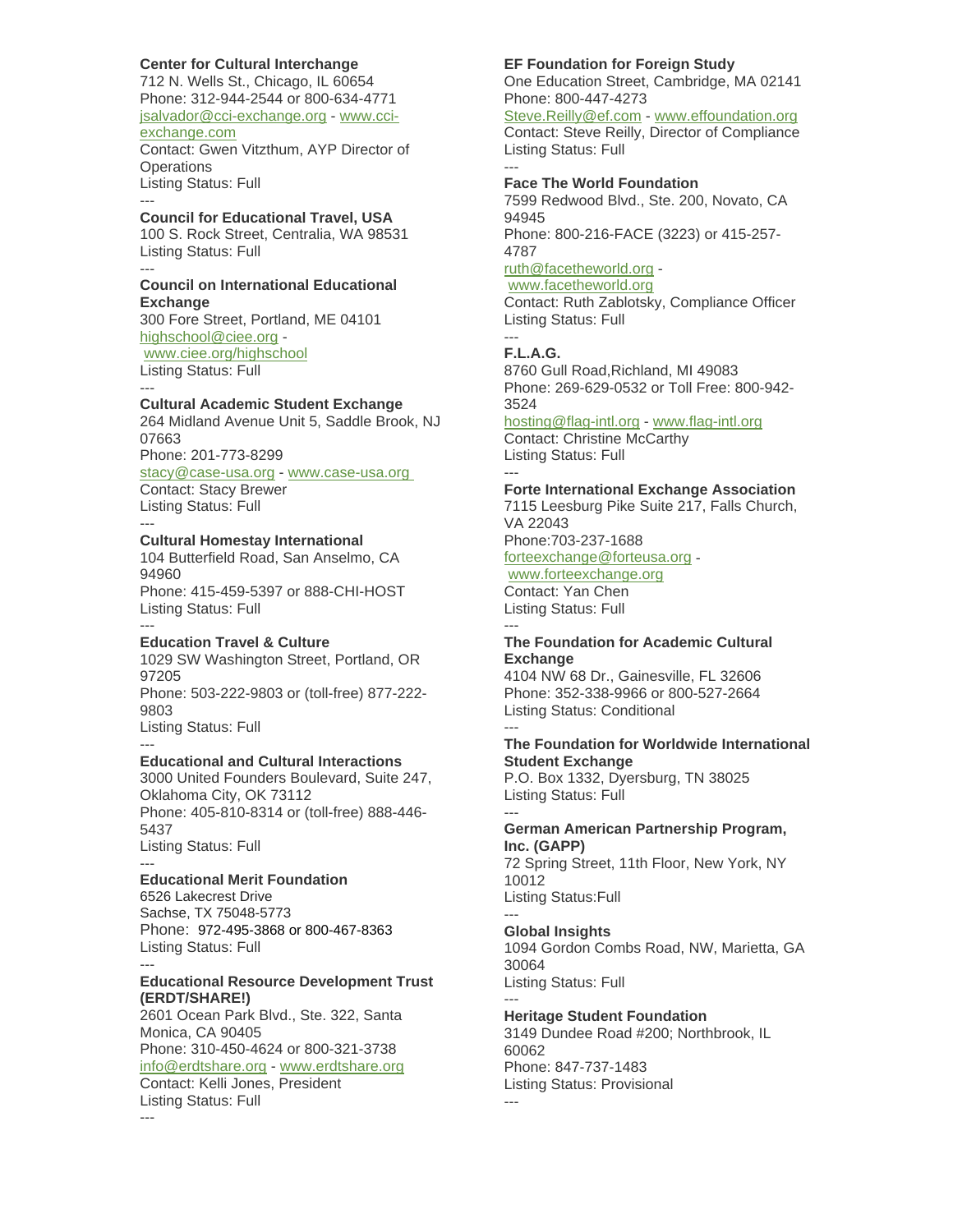### **International Cultural Exchange Services**

National Student Support Center 5556 Stage Rd., Concord, VA 24538 Phone: 434-993-1973 or Toll Free: 800-344- 3566

lcrist@icesusa.org - www.icesusa.org

Contact: Bonnie Gunter, Director of Student Affairs

Listing Status: Full ---

### **International Experience USA (iE-USA)**

209 South Water Street Northfield, MN 55057 Phone: 507-301-3613 info@international-experience.net - www.ieusa.com Listing Status: Full

#### **International Fellowship**

P.O. Box 130, Westfield, NY 14787-0130 Phone: 716-326-7277 or Toll Free: 800-647- 8839 infelwes@gmail.com -

www.internationalfellowship.org Listing Status: Full

---

---

---

---

## **International Student Exchange**

119 Cooper Street, Babylon, NY 11702 Phone: 631-893-4540 or Toll Free: 800-766- 4656 Listing Status: Full

### **Ivy Bridge Group**

100 Pearl Street, 14th Floor; Hartford, CT 06103 Phone: 888-424-4613 csiet@ivybridgegroup.com www.ivybridgegroup.com Contact: David Westgate Listing Status: Provisional

#### **The Laurasian Institution**

12345 Lake City Way NE #151, Seattle, WA 98125 Phone: 206-367-2152 ayp@laurasian.org - www.laurasian.org Contact: Sarah Fellows

Listing Status: Full ---

### **Next International Cultural Exchange**

642 East Main Street, Lansdale, PA 19446 Phone: 267-263-2481 monicabyun@nextglobal.org www.nextglobal.org Contact: Monica Byun, Director Listing Status: Provisional

## --- **Nacel Open Door**

380 Jackson Street, Ste. 200, St. Paul, MN 55101 651-686-0080 or Toll Free: 800-622-3553 rbanasikowski@nacelopendoor.org www.nacelopendoor.org Contact: Richard Banasikowski, Vice President Listing Status: Full

### **New World Academic and Cultural Exchange**

496 Reginald Lane; Collegeville, PA 19426 Phone: 610-831-0998 Listing Status: Provisional ---

#### **NorthWest Student Exchange**

4530 Union Bay Place NE, Ste. 214, Seattle, WA 98105 Phone: 206-527-0917 nwse@nwse.com - www.nwse.com Listing Status: Full

#### --- **NW Services PEACE Program**

---

P.O. Box 694, Caldwell, ID 83606 Phone: 208-459-6772 or Toll Free: 800-366- 6616

kimberlynws@aol.com - www.nw-services.com Contact: Kimberly Kaiser, Director/President Listing Status: Full

### **Organization for Cultural Exchange Among Nations (OCEAN)**

2101 E. Broadway Rd., Suite. 4, Tempe, AZ 85282 Listing Status: Full

#### --- **Pacific Intercultural Exchange**

8880 Rio San Diego Drive, Suite 1045, San Diego, CA 92108 Phone: 619-238-6767 or Toll Free: 888-PIE-USA1 (888-743-8721) Listing Status: Full ---

### **PAX - Program of Academic Exchange**

14 Willet Avenue, Port Chester, NY 10573 Phone: 914-690-1340 or Toll Free: 800-555- 6211

## academicexchange@pax.org - www.pax.org Contact: Libby Cryer, President

Listing Status: Full ---

## **Quest International**

1314 8th Ave., San Francisco, CA 94122 Phone: 415-665-3900

## lisa@questexchange.org -

www.questexchange.org Contact: Lisa Laviolette Listing Status: Full

#### **Reflections International**

32724 State Highway 130, P.O. Box 57, Lone Rock, WI 53556 Phone: 608-583-2412

hweithe@execpc.com -

### www.reflectionsinternational..org Contact: Harmut Weithe, President Listing Status: Full

---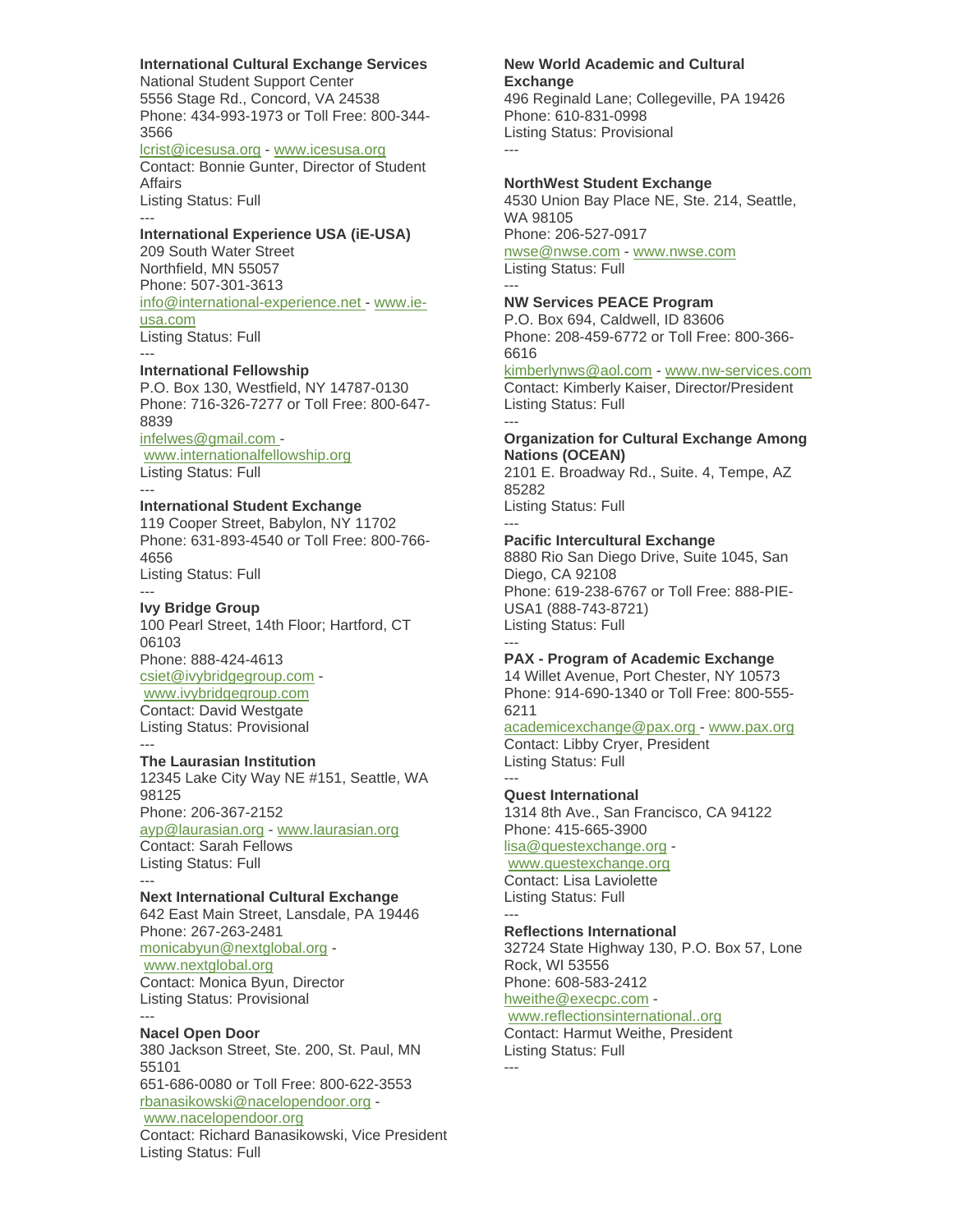### **North Star Youth Exchange/ Rotary Districts 5950 and 5960**

11251 Red Fox Drive, Maple Grove, MN 55369 Phone: 763-553-1604 Listing Status: Full

## **Rotary California-Nevada District 5190**

P.O. Box 3510, Sparks, NV 89432 Listing Status: Full ---

---

---

---

 $-$ 

### **Rotary Central States Youth Exchange Program**

467 East Red Pine Circle, Dousman, WI 53118-8831 Listing Status: Full ---

## **Empire State Rotary Youth Exchange**

10308 Ridgecrest Road; Utica, NY 13502 Phone: 315-732-3883 Listing Status: Full

### **ESSEX Rotary (Eastern States Student Exchange)**

811 West 5th St., Unit 2, Lansdale, PA 19446 Phone: 610-277-7553 Listing Status: Full ---

**Rotary Youth Exchange Florida, Inc.**

141 Elmwood Drive, Jacksonville, FL 32259 Phone: 904-673-5566 Listing Status: Full

#### --- **Rotary Ohio-Erie Youth Exchange Program**

3157 Halstead Blvd., Jackson MI 49203-2553 Listing Status: Full

#### --- **Rotary YES/SCANEX**

1525 N Crescent Heights Boulevard, Hollywood, CA 90046 Listing Status: Full

## **South Central Rotary Youth Exchange**

A-TCBY-23A, 425 West Capitol, Little Rock, AR 72201 Listing Status: Full

### --- **States' 4-H International Exchange Programs**

720 Third Avenue, Suite 2205, Seattle, WA 98104 Listing Status: Full

## **STS Foundation**

6946 E. 2nd Street, Scottsdale, AZ 85251 Phone: 480-970-6337 or Toll Free: 800-522- 4678 Listing Status: Full

#### --- **Student American International**

4325 Dick Pond Road, Unit A, Myrtle Beach, SC 29588 Listing Status: Full ---

## **Terra Lingua USA**

3 Helen Road, Terryville, CT 06786 Phone: 203-525-1231 Listing Status: Full ---

## **World Experience**

2440 S. Hacienda Boulevard, Ste. 116, Hacienda Heights, CA 91745 Phone: 626-330 5719 or Toll Free: 800-633- 6653 info@worldexperience.org -

www.worldexperience.org

Contact: Justine Meyr, Executive Director Listing Status: Full ---

## **World Heritage**

277 Lower Cliff Drive, Laguna Beach, CA 92651 Phone: 949-342-1777 info@world-heritage.org - www.worldheritage.org Contact: Pete Hayes, Executive Director Listing Status: Full ---

## **World Link**

905 M Avenue, Kalona, IA 52247 Phone: 319-656-4590 exchange@worldlinkinc.org -

## www.worldlinkinc.org

Contact: Curtis Stutzman, President Listing Status: Full ---

## **Youth For Understanding USA (YFU USA)**

6400 Goldsboro Road, Suite 100, Bethesda, MD 20817 Phone: 240-235-2100 or 1-800-TEENAGE Listing Status: Full

## **The Zource**

---

9431 Westport Road, Louisville, KY 40241 Listing Status: Provisional

# **Outbound Listed Programs: 2012-2013**

## **AFS-USA**

---

1 Whitehall St., 2nd Floor, New York, NY 10004 Phone: 212-299-9000

scashmore@afs.usa - www.afsusa.org Contact: Stephanie Cashmore Listing Status: Full

---

#### **American Councils for International Education (ACTR/ACCELS)**

1828 L Street, NW, Suite 1200, Washington, DC 20036 Phone: 202-833-7522

inbound@americancouncils.org www.americancouncils.org

## Contact: Benjamin Gaylord, Program Manager, Secondary School Programs Listing Status: Full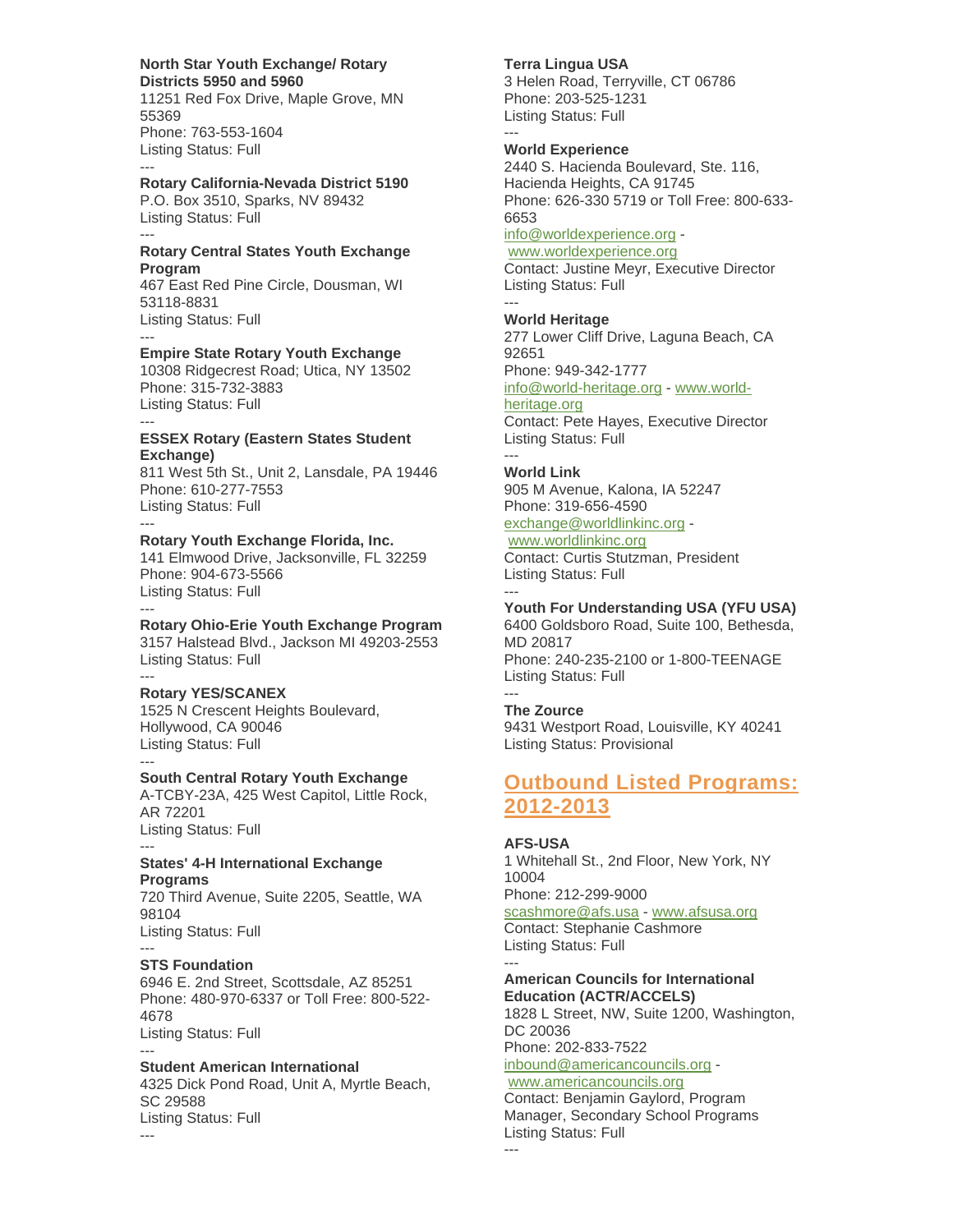**ASSE International Student Exchange Programs**

228 North Coast Highway, Laguna Beach, CA 92651 Phone: 949-494 4100 info@asse.com - www.asse.com

Contact: Ce Parker, Executive Director Listing Status: Full ---

**Association for Teen-Age Diplomats** 19 Bradford Way, Rochester, NY 14618 Listing Status: Full ---

### **AYUSA International** 600 California Street, 10th Floor, San Francisco, CA 94108 Phone: 415-434-1212 or (toll-free) 800-727- 4540

scarpenter@ayusa.org - www.ayusa.org Contact: Sherry Carpenter, Executive Director Listing Status: Full

### **Council on International Educational Exchange**

---

300 Fore Street, Portland, ME 04101 highschool@ciee.org www.ciee.org/highschool Listing Status: Full

#### --- **Center for Cultural Interchange**

712 N. Wells St., Chicago, IL 60654 Phone: 312-944-2544 or 800-634-4771 jsalvador@cci-exchange.org - www.cciexchange.com Contact: Gwen Vitzthum, AYP Director of **Operations** Listing Status: Full ---

### **International Cultural Exchange Services**

National Student Support Center 5556 Stage Rd., Concord, VA 24538 Phone: 434-993-1973 or Toll Free: 800-344- 3566

lcrist@icesusa.org - www.icesusa.org Contact: Bonnie Gunter, Director of Student Affairs Listing Status: Full

### -- **international Experience USA (iE-USA)**

209 South Water Street Northfield, MN 55057 Phone: 507-301-3613 info@international-experience.net - www.ieusa.com Listing Status: Full ---

### **NorthWest Student Exchange**

4530 Union Bay Place NE, Ste. 214, Seattle, WA 98105 Phone: 206-527-0917 nwse@nwse.com - www.nwse.com Listing Status: Full Listing Status: Full --

## **Quest International**

1314 8th Ave., San Francisco, CA 94122 Phone: 415-665-3900 lisa@questexchange.org -

### www.questexchange.org

Contact: Lisa Laviolette Listing Status: Full ---

## **South Central Rotary Youth Exchange**

A-TCBY-23A, 425 West Capitol, Little Rock, AR 72201 Listing Status: Full

## **The Traveling School**

---

---

P.O. Box 7058, Bozeman, MT 59771 Phone: 406-586-3096 Listing Status: Full

**Youth For Understanding USA (YFU USA)** 6400 Goldsboro Road, Suite 100, Bethesda,

MD 20817 Phone: 240-235-2100 or 1-800-TEENAGE admissions@yfu.org - www.yfu-usa.org Contact: Margaret Eulner Ott, Director of Programs and Contracts Listing Status: Full

# **Short-term Listed Programs: 2012-2013**

### **Abbey Road Programs**

8266 Fountain Avenue, Suite B, West Hollywood, CA 90046 Phone: 1 (888) 462-2239 info@goabbeyroad.com www.goabbeyroad.com

Contact: Dr. Arthur Kian, Managing Director, Founder Listing Status: Full ---

### **Youth For Understanding USA (YFU USA)**

6400 Goldsboro Road, Suite 100, Bethesda, MD 20817

Phone: 240-235-2100 or 1-800-TEENAGE

#### admissions@yfu.org - www.yfu-usa.org

Contact: Margaret Eulner Ott, Director of Programs and Contracts Listing Status: Full